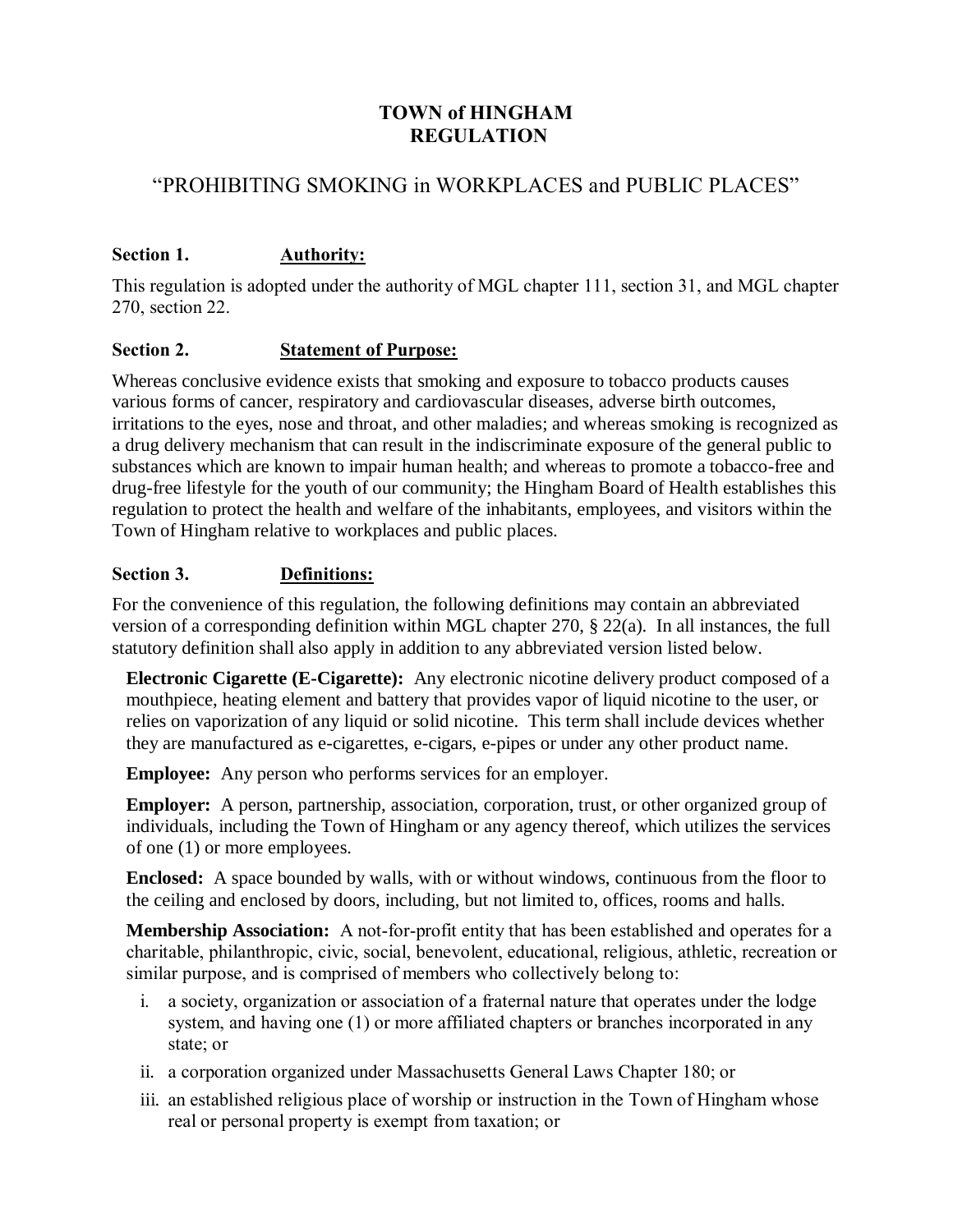iv. a veterans organization incorporated or chartered by the Congress of the United States, or otherwise, having one (1) or more affiliated chapters or branches incorporated in any state.

**Nicotine Delivery Product:** Any manufactured article or product made wholly or in part of a tobacco substitute containing nicotine that is expected or intended for human consumption, but not including a product approved by the United States Food and Drug Administration for sale as a tobacco use cessation or harm reduction product for other medical purposes and which is being marked and sold separately for that intended purpose. Nicotine delivery products include but are not limited to E-Cigarettes.

**Non-Tobacco Smoking Product:** Includes but is not limited to E-Cigarettes, clove, marijuana (cannabis), 'synthetic' marijuana, potpourri, or other herbal product which is smoked.

**Public Places**: Any building, facility, vehicle or vessel owned, leased, operated or occupied by the United States Federal Government, Commonwealth of Massachusetts or Town of Hingham including courtrooms or courthouse, town hall, school buildings and grounds or any Enclosed area open to the general public including but not limited to bars, restaurants, retail food stores, supermarkets, auditoriums, libraries, museums, theaters, banks, automatic teller machine (ATM) lobbies, laundromats, inn/hotel/motel lobbies, private and public educational facilities, indoor sports arenas, retail stores, shopping malls, common areas of residential or office buildings, public restrooms, lobbies, staircases, halls, exits, entrance ways, elevators accessible to the public, public transportation conveyances and indoor and outside platforms, open meetings of a governmental body as defined in Mass. General Law section 11A of chapter 30A, section 23A of chapter 39, section 9F of chapter 34, licensed childcare locations, licensed healthcare facilities and patient-care offices.

**Regulated Marijuana Dispensary:** A state-permitted facility whose purpose is to cultivate, manufacture, sell or dispense marijuana products.

**Retail Tobacco Store**: An establishment whose primarily purpose is to sell or offer for sale tobacco products and tobacco paraphernalia, in which the sale of other products is merely incidental and neither possesses nor is required to possess a retail food permit.

**Smoking**: Inhaling, exhaling, burning or carrying any lighted cigar, cigarette, pipe, or other tobacco or non-tobacco product in any form.

**Smoking Bar:** An establishment that primarily is engaged in the retail sale of tobacco products for consumption by customers on the premises and is required by Mass. General Law chapter 270, section 22 to maintain a valid permit to operate a smoking bar issued by the Massachusetts Department of Revenue.

**Tobacco Product**: Includes but is not limited to cigarettes, cigars, cigarillos, bidis, blunts, pipe tobacco, chewing tobacco and snuff.

**Town:** The municipality of the Town of Hingham

**Workplace**: Any enclosed area of a structure or portion thereof at which one (1) or more employees perform services for their employer.

#### **Section 4. Smoking Prohibited:**

A. It shall be the responsibility of the Employer to provide a smoke-free environment for all Employees working in an Enclosed Workplace in Hingham.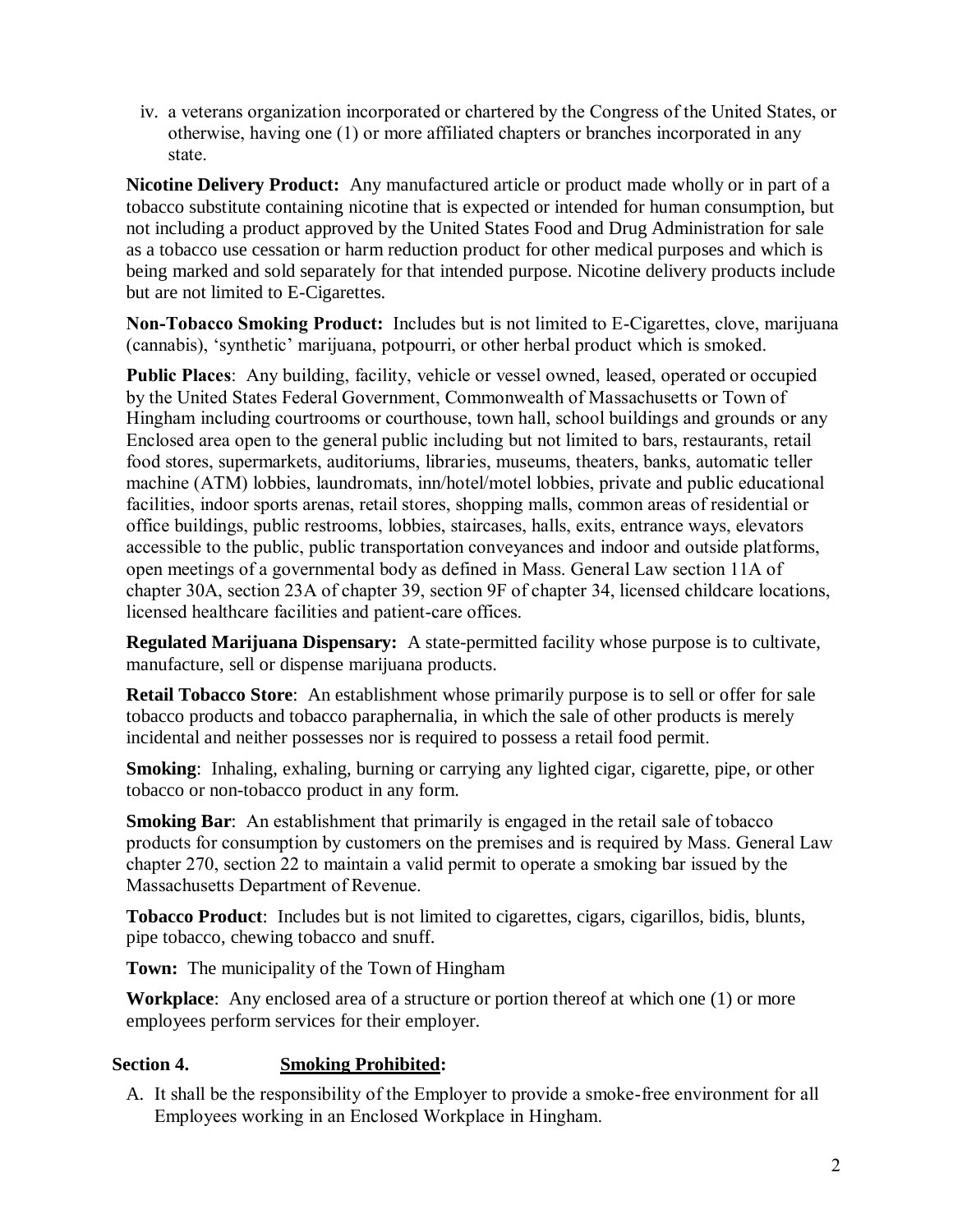- B. Smoking shall be prohibited in all Workplaces, private and public, in Hingham.
- C. Smoking shall be prohibited in all indoor and outdoor food service areas in Hingham including but not limited to restaurant decks and patios, take-out establishment tables, benches, and in any place where food or drink is sold to the public and consumed on the premise.
- D. Smoking shall be prohibited in all Public Places in Hingham.
- E. Smoking and the use of Tobacco Products or Non-Tobacco Smoking Products shall be prohibited in any vehicle, building, or school grounds owned, operated or leased by the Town.
- F. Smoking and the use of Tobacco Products or Non-Tobacco Smoking Products shall be prohibited at the Hingham Transfer Station.
- G. Smoking and the use of Tobacco Products or Non-Tobacco Smoking Products shall be prohibited at all Town-owned beaches, docks, marinas, parks, playgrounds and recreational facilities - including the recreational facilities at the South Shore Country Club, and at public events, celebrations or festivals held on public property. This includes both indoor and outdoor areas unless specifically allowed under Section 6 of these regulations.
- H. A twenty (20) foot radius "No Smoking" buffer zone shall exist outside of each entrance of all buildings owned, operated, leased or occupied by the Town.
- I. Smoking is prohibited within all Enclosed spaces used by any Membership Association in Hingham.
- J. Smoking shall be prohibited within any Retail Tobacco Store or Regulated Marijuana Dispensary in Hingham.
- K. Smoking Bars shall be prohibited in Hingham.

#### **Section 5. Posting Notice of Smoking Prohibition:**

An owner, Employer, or person having control of a premises in Hingham where Smoking is prohibited shall conspicuously display upon the premises "No Smoking" signs or the international "No Smoking" symbol (consisting of a pictorial representation of a burning cigarette enclosed in a red circle with a red bar across it). These signs shall be comparable in size to the sign provided by the Massachusetts Department of Public Health, which are available from the Hingham Board of Health.

#### **Section 6. Exceptions:**

Notwithstanding the provisions of this regulation, the Smoking or use of a Tobacco Product or Nicotine Delivery Product may be permitted in Hingham in the following places and/or circumstances:

- A. Private residences, except those portions used as a childcare or healthcare office when operating as such;
- B. Private vehicles or vessels, except those vehicles or vessels used for childcare or healthcare services, taxis, or public transportation when operating as such;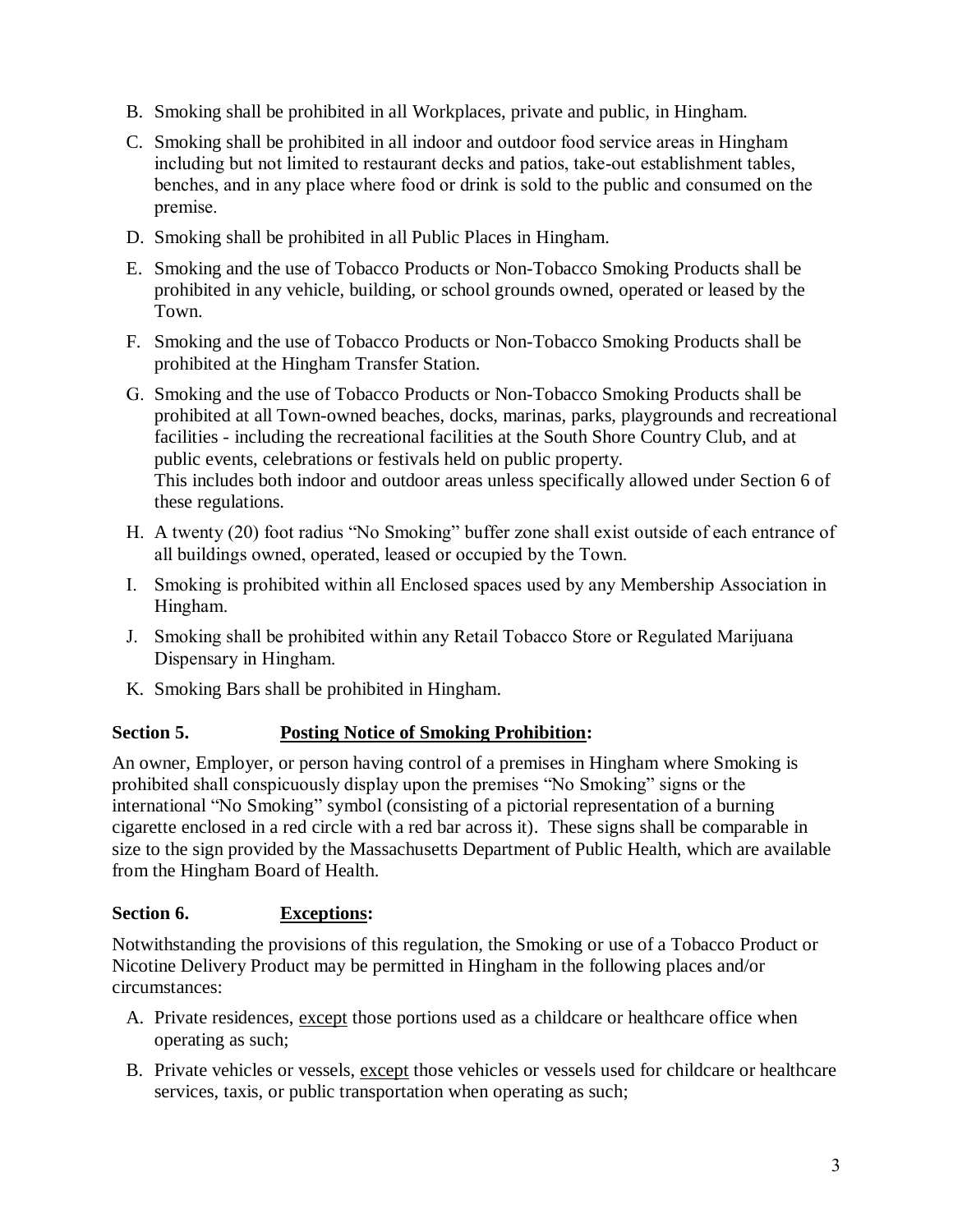- C. A guest room in a hotel, inn, motel, bed and breakfast or lodging home rented to guests that are designated as "Smoking Rooms";
- D. An apartment unit in the 'Lincoln School Apartments' community housing facility the Hingham Affordable Housing Trust has designated as a "Smoking Unit", where smoking is allowed within the unit's Enclosed space by written policy on smoking accepted by the Hingham Board of Health;
- E. A housing unit in Hingham under the control of the Hingham Housing Authority the Hingham Housing Authority has designated as a "Smoking Unit", where smoking is allowed within the unit's Enclosed space by written policy on smoking accepted by the Hingham Board of Health;
- F. The tees, fairways, and greens at the Hingham South Shore Country Club;
- G. An outdoor location where the public may gather that is under federal or state jurisdiction, which has a written policy on smoking accepted by the Hingham Board of Health; and
- H. An outdoor location where the public may gather that is owned and under the control of a Membership Association, which has a written policy on smoking accepted by the Hingham Board of Health.

#### **Section 7. Enforcement:**

- A. The Hingham Board of Health and its designees, including the Hingham Police Department shall enforce this regulation.
- B. Any person may register a complaint with the Board of Health to initiate an investigation.

#### **Section 8. Violations:**

- A. An Employer, owner, manager, or other person in control of a building, vehicle or vessel who violates this regulation in a manner other than by Smoking in a place where Smoking is prohibited, shall be punished by a fine of:
	- (1) \$100 for the first violation;
	- (2) \$200 for a second violation occurring within 2-years of the date of the first offense;
	- (3) \$300 for a third or subsequent violation occurring within 2-years of the previous offence.

Each calendar day on which a violation exists may be considered a separate offense.

B. An individual or person who violates this regulation by Smoking in a place where Smoking is prohibited, shall be subject to a civil fine of \$100 for each violation.

#### **Section 9. Severability:**

Each provision of this regulation shall be considered as separate to the extent that if any section, item, sentence, clause or phrase is determined to be invalid for any reason, the remainder of this regulation shall continue in full force and effect.